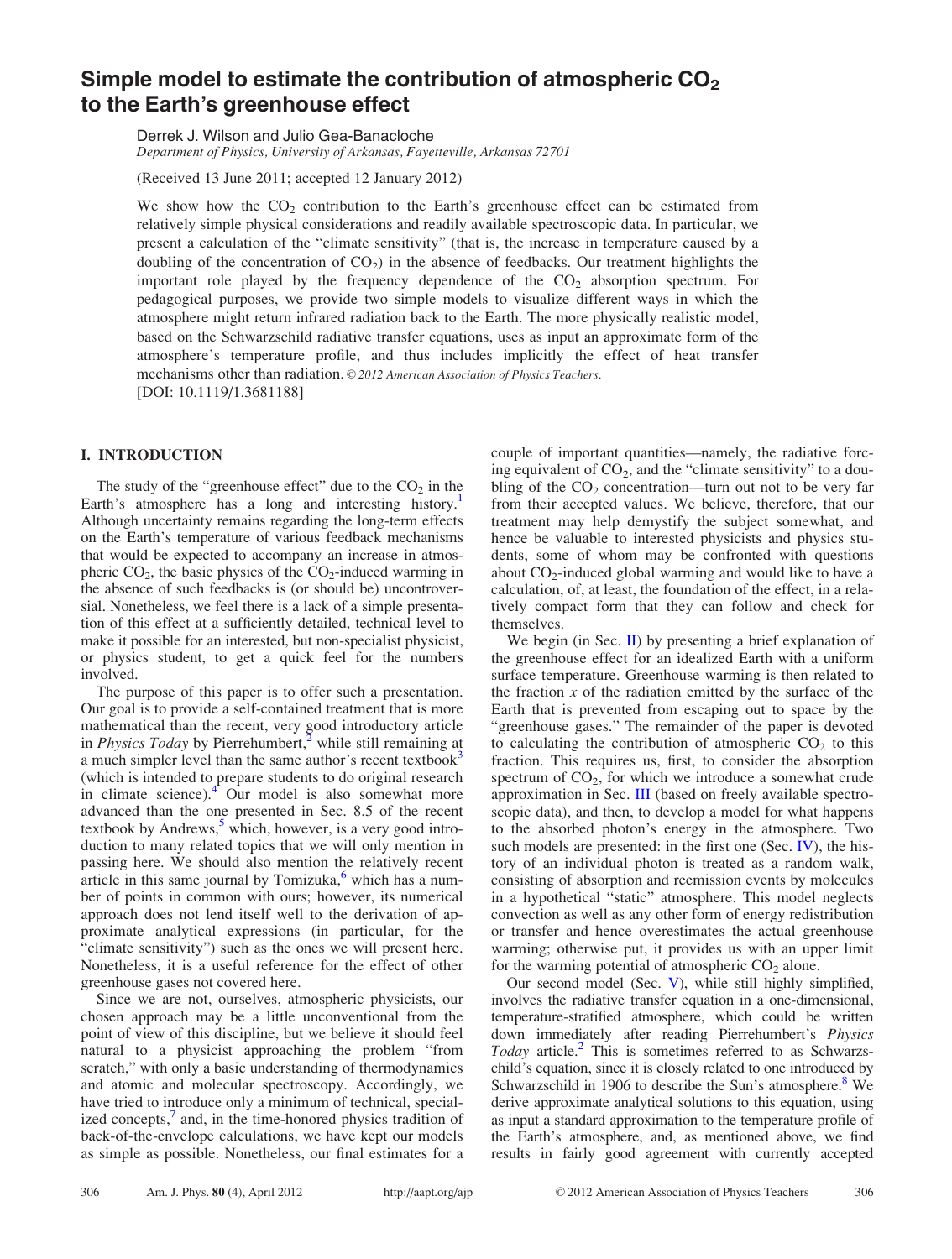<span id="page-1-0"></span>values. We also point out, by a conservation-of-energy argument, that this model implicitly includes non-radiative cooling of the surface of the Earth by the atmosphere.

Finally, in Sec. [VI,](#page-7-0) we compare the analytical results of Sec. [V](#page-4-0) to the result of a numerical integration over absorption lines using the MODTRAN package, for which a Web-based interface is also freely available.<sup>[9](#page-8-0)</sup> Again, the agreement, for the appropriate choice of parameters, is reasonably good. This may have the positive effect of making the MODTRAN calculator appear less like a black box, increasing the user's confidence in its results for other parameter settings, which can be used to explore situations well beyond what we consider here.

#### II. THE GREENHOUSE EFFECT

The basic physics behind the Earth's greenhouse effect can be understood as follows.<sup>[10](#page-9-0)</sup> The Earth receives, on average,  $I_0 = 1361$  W/m<sup>2</sup> of power from the sun, which it absorbs as a disk with area  $\pi R_e^2$ . Assuming that it radiates as a spherical blackbody with a surface  $4\pi R_e^2$ , its steady state temperature  $T_0$ would be determined by the Stefan-Boltzmann law as

$$
\sigma_{SB}T_0^4 \times 4\pi R_e^2 = (1 - \alpha)I_0 \times \pi R_e^2,\tag{1}
$$

where  $\sigma_{SB} = 5.67 \times 10^{-8}$  W/m<sup>2</sup> K<sup>4</sup> is the Stefan-Boltzmann constant, and  $\alpha$  is the albedo of the Earth, that is, the fraction of solar intensity that is directly reflected out to space without absorption. With  $\alpha = 0.3$ , one obtains  $T_0 = 255$  K.

Of course, the surface of the Earth is not at a uniform temperature; in addition to the difference between the day and night sides, there are important variations with latitude and topography. Nonetheless, the notion of an average temperature is a useful one, and observations from space are consistent with a blackbody radiation spectrum, only with "gaps" corresponding to absorption by greenhouse gases (see, for instance, Fig. 3 of Pierrehumbert's article<sup>[2](#page-8-0)</sup>). An analysis of some of the issues associated with defining an average surface temperature for a rotating planet with thermal inertia has been presented in Ref. [11](#page-9-0).

In any case, observations indicate that the average temperature of the Earth's surface is actually rather higher than the value of  $T_0$  calculated from Eq. (1), closer, in fact, to 288 K. The "greenhouse effect" explanation, in its simplest form, is as follows. The Earth's atmosphere contains a number of gases—of which the most important, at their present concentrations, are water vapor and carbon dioxide—that let through most of the sun's radiation, but absorb strongly some of the infrared radiation emitted by the surface.

Let  $T$  be the actual average surface temperature. The rate, or intensity, of radiation (in, say, W/m<sup>2</sup>) is then  $\sigma_{SB}T^4$ . Assume that the net effect of the atmosphere is to reduce the total intensity that eventually makes it out to space by a fraction  $x$  of this quantity. The radiative equilibrium equation then becomes, instead of Eq. (1),

$$
(1 - x)\sigma_{SB}T^4 = \frac{1 - \alpha}{4}I_0,\tag{2}
$$

from which a new (higher) equilibrium temperature  $T$  results. Combining Eqs.  $(1)$  and  $(2)$ , we see that

$$
T = \frac{T_0}{(1-x)^{1/4}}.\tag{3}
$$

If  $T = 288$  and  $T_0 = 255$  K, we see that we must have  $x \approx 0.39$ .

The reason for writing Eqs.  $(2)$  and  $(3)$  in terms of fractions, rather than absolute intensities, is that physically one expects the actual power absorbed, or "blocked," to be (at least as a first approximation) proportional to the power emitted, which depends strongly on the temperature; whereas one expects the ratio  $x$  of power absorbed to emitted to depend on the temperature only weakly, or indirectly, through other variables such as the concentrations of the greenhouse gases, or the temperature lapse rate. The dependence of such variables on temperature is in fact an example of the "feedbacks" that we shall ignore here.

Several additional remarks may be in order. First, even though many heat transfer processes may be going on inside the atmosphere, and between the surface and the atmosphere, the ultimate mechanism by which the Earth releases energy to space is radiation, and so Eq. (2) does not leave anything out, in principle, as long as  $x$  is calculated correctly. Second, it is possible to move the term  $x\sigma_{SB}T^4 \equiv \Delta T$  (the "blocked" intensity) in Eq. (2) to the right-hand side, where it takes a positive sign, and hence looks as an effective increase in the intensity of incoming solar radiation; it is for this reason that the infrared-radiation blocking effect of greenhouse gases is often described as an equivalent increase in "radiative forcing." Last, note that, in fact, the "blocking" must physically involve radiation from the atmosphere to the surface, since (in steady state) the "blocked" radiation must ultimately return to the surface: the whole point being that, as a consequence of the blocking, the surface is incapable of cooling off as fast as a freely radiating blackbody at temperature T naturally would. In dynamic terms, one may think of this "back-radiation" as "initially" leading to an increase in the average temperature of the Earth, and with it its radiation rate, until, as expressed by Eq. (2), an equilibrium temperature  $T$  is reached at which the *net* energy loss to space matches the energy input from the sun. Physical models for how the "blocked" radiation might be returned to the surface are presented in Secs. [IV](#page-3-0) and [V.](#page-4-0)

Our concern will be with estimating the fraction of the power that is blocked by atmospheric  $CO<sub>2</sub>$ , which we may denote by  $x_{\text{CO}}$ . As mentioned above, there are other greenhouse gases in the atmosphere, and therefore, in general, we will have  $x = x' + x_{CO_2}$ . Let  $T \simeq 288$  K be the observed temperature in the presence of all the greenhouse gases, and let  $T'$ be the temperature one would have in the absence of  $CO<sub>2</sub>$ ; that is, we have  $(1 - x)T^4 = (1 - x' - x_{CO_2})T^4$  $=(1-x')T'^4=T_0^4$ . Eliminating  $1-x'$  we obtain T' as

$$
T' = \frac{T}{\left(1 + \left(\frac{T}{T_0}\right)^4 x_{\text{CO}_2}\right)^{1/4}} \simeq \frac{288}{\left(1 + 1.63 x_{\text{CO}_2}\right)^{1/4}} \text{K. (4)}
$$

We can use this equation to estimate the overall contribution of  $CO<sub>2</sub>$  to the current temperature of the Earth; that is, the difference  $T - T'$ . The basic assumption made in doing so is that  $x<sup>7</sup>$  does not change; that is, we are comparing the current situation to a hypothetical one in which there is no  $CO<sub>2</sub>$  in the atmosphere, but all the other greenhouse gases are still present in such a concentration that they still block the same fraction of the outgoing radiation as they do now. This is clearly unrealistic, for several reasons: first, because the absorption bands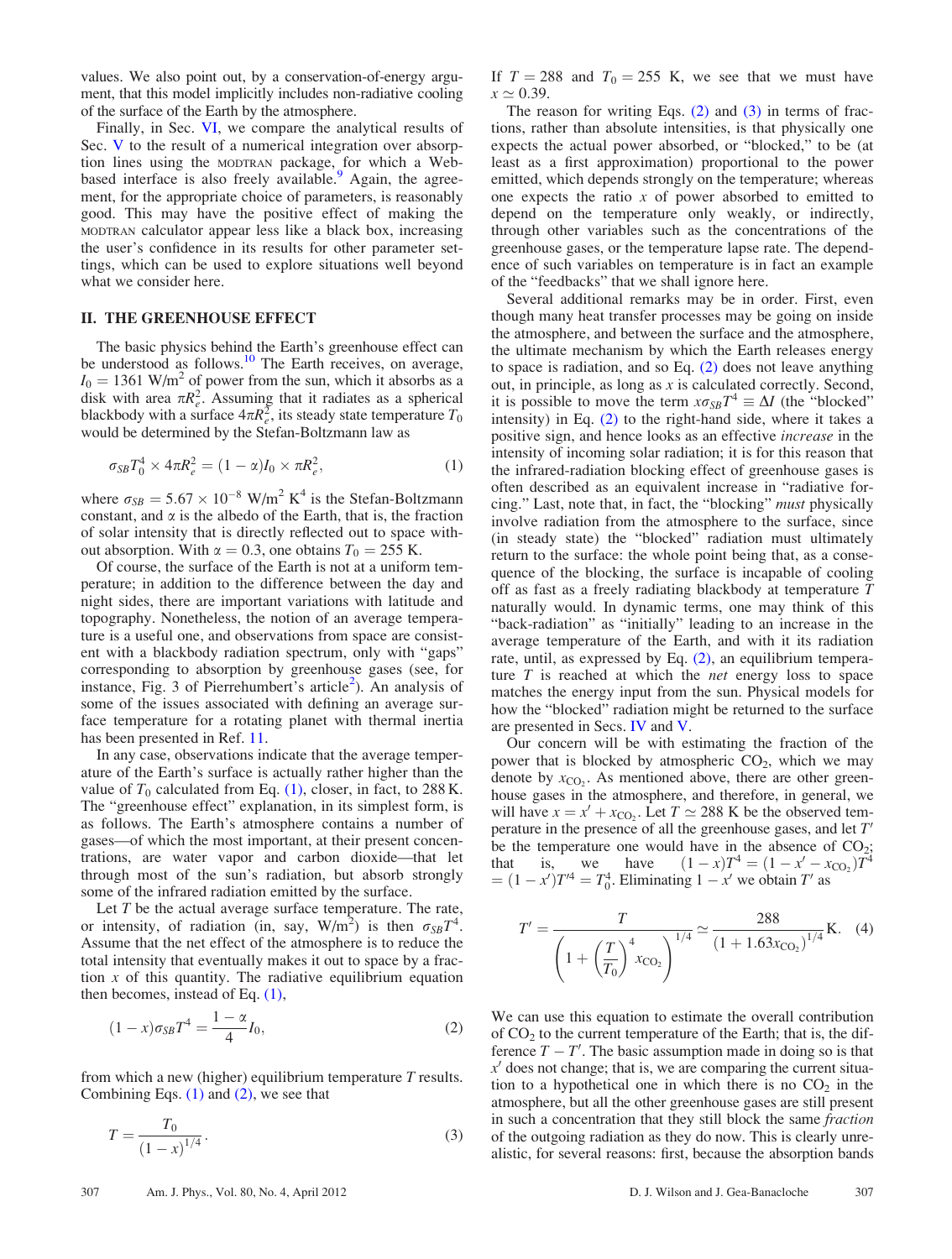<span id="page-2-0"></span>of water vapor and  $CO<sub>2</sub>$  overlap in part, complete removal of  $CO<sub>2</sub>$  would result in *more* absorption by water vapor, at the same concentration; neglecting this overlap is therefore one of the important simplifying assumptions of our model. On the other hand, as Pierrehumbert<sup>2</sup> notes, a colder Earth would hold less water vapor in the atmosphere, which would tend to reduce the water vapor greenhouse effect in the absence of CO2. Neglecting this latter effect, however, is consistent with our stated purpose to ignore "feedbacks" in order to keep the problem manageable.<sup>1</sup>

Always with the above caveat, we can also use Eq.  $(3)$  to estimate the change in  $T$  arising from a small enough change in the concentration of  $CO<sub>2</sub>$ , and hence, in  $x_{CO<sub>2</sub>}$ , all other things being equal

$$
\delta T = \frac{1}{4} \frac{T_0}{(1 - x)^{5/4}} \delta x_{\text{CO}_2} = \frac{1}{4} \frac{T^5}{T_0^4} \delta x_{\text{CO}_2} \simeq 117 \delta x_{\text{CO}_2} \text{K. (5)}
$$

Since Eq. (5) involves a first-order expansion about current conditions, the reference radiation rate for the calculation of both x and  $\delta x_{\text{CO}}$ , is the radiation rate  $\sigma_{SB}T^4$  at the current temperature; that is,  $\delta x_{CO_2} = \delta(\Delta I)/\sigma_{SB}T^4$ , where  $\delta(\Delta I)$  is the change in the blocked intensity resulting from a change in the  $CO<sub>2</sub>$  concentration *n*. This quantity, the  $CO<sub>2</sub>$ "radiative forcing equivalent," is currently estimated<sup>[13](#page-9-0)</sup> as 5.35 ln( $n/n_0$ ) W/m<sup>2</sup>, or 3.71 W/m<sup>2</sup> for a doubling of *n*. When put together with  $\sigma_{SB}T^4 = 390$  W/m<sup>2</sup>, the latter figure gives  $\delta x_{\text{co}_2} = 9.51 \times 10^{-3}$ , and hence, by Eq. (5),  $\delta T = 1.1$  K per doubling, an often-quoted figure for the CO<sub>2</sub> "climate sensitivity" in the absence of feedbacks. In Sec. [V](#page-4-0), we show how the correct order of magnitude for this quantity can be estimated from a simplified treatment of the  $CO<sub>2</sub>$ absorption spectrum (developed in Sec. III) and the radiative transfer equations.

#### III. THE CO<sub>2</sub> ABSORPTION SPECTRUM

As a triatomic molecule,  $CO<sub>2</sub>$  has many strong (dipoleallowed) transitions in the infrared, since both the bending and stretching modes of vibration readily generate dipole moments (see, for instance, the discussion in Sec. 4.4.2 of Ref. [3](#page-8-0)). Of particular interest for the Earth's greenhouse effect are the set of transitions near 667 cm<sup>-1</sup> (15  $\mu$ m), which is close to the peak of the Planck radiation curve for a 288 K blackbody. Rotational states and isotopic shifts result in literally thousands of separate lines in the region between 550 and  $800 \text{ cm}^{-1}$ . Spectral properties for all these lines are available in the HITRAN database; $^{14}$  $^{14}$  $^{14}$  a convenient online interface to this database may be found at SpectralCalc. com.[15](#page-9-0) In what follows we indicate how these data can be used to obtain useful approximations to the very complicated absorption spectrum.

In the HITRAN database, each line is assigned an "intensity"  $S_i$  [in units of cm<sup>-1</sup>/(molecule  $\times$  cm<sup>-2</sup>)]. At normal atmospheric pressure, all of the lines may be assumed to be pressure broadened; the half-width at half maximum,  $\gamma_i$ , is also listed for each transition. If  $\nu_i$  is the central frequency for each transition (ignoring pressure shifts), the total absorption cross-section at any given frequency could be expressed as

$$
\sigma(\nu) = \sum_{i} \frac{S_i}{\pi} \frac{\gamma_i}{\gamma_i^2 + (\nu - \nu_i)^2},\tag{6}
$$

where the sum runs over all transitions [see the Appendix to the article on the 1996 Edition of HITRAN (Ref. [16](#page-9-0)) for details, especially Eqs. (A14) and (A15)].

In practice, however, it is found that the very far wings of these transitions exhibit a decay faster than the pure Lorentzian form assumed in Eq.  $(6)$ . According to problem 4.17 of Ref. [3,](#page-8-0) there are various empirical far-tail line shapes in use, but a simple approach is to just truncate the tail at a fixed number of line widths (for reference, a typical value for  $\gamma_i$  is about 0.07 cm<sup>-1</sup>). Such a truncation, at  $|\nu - \nu_i| > 100\gamma_i$ , has been used to produce the spectrum shown in the rapidly varying dotted curve in Fig. 1 (the choice of  $100\gamma_i$  was suggested in the same reference quoted above). Without it, the center of the band would look very much the same, but at the edges, above  $\nu = 750 \text{ cm}^{-1}$  and below  $\nu = 600 \text{ cm}^{-1}$ , the spectrum would actually be dominated by the far tail of the central line; that is, it would not fall off quite as fast as shown in the figure. This could make our estimates of the parameters  $r_{\pm}$  below [see Eq. [\(8\)](#page-3-0)] smaller by 7% or more, depending on how much of the spectrum we chose to include in our fits.

The dotted curve in Fig. 1 has been plotted at a resolution of 0.1  $cm^{-1}$ . Since this kind of resolution is often impractical, many calculations make use of "band models" (see, for instance, Kiehl and Ramanathan<sup>17</sup>) where an effective band strength is defined over suitable coarse-graining intervals. The dashed line in Fig. 1 shows the result of a simple average of the spectrum over frequency intervals of width  $\Delta \nu = 5 \text{ cm}^{-1}$ (for reference, each such interval may contain of the order of 500 partly overlapping lines). We have chosen  $\Delta \nu = 5 \text{ cm}^{-1}$ because this is also what is used in Fig. 1 of the paper by Kiehl and Ramanathan, $17$  and our result has obvious similarities with that figure, but we emphasize that our simple average is definitely *not* the way the "professionals" compute an effective band strength for practical calculations; indeed, many factors that we will ignore here need to be taken into consideration for such calculations—most importantly the dependence of the spectrum on pressure (for an introduction to all these complications, see Sec. 4.4 of Ref. [3\)](#page-8-0).

Note that if Eq. (6) is averaged over a frequency interval of width  $\Delta \nu \gg \gamma_i$  around some central frequency, and the effect of the Lorentzian tails outside of this interval is neglected, one could, with little error, just replace the integral of all the Lorentzian functions by  $\pi$ , and restrict the sum



Fig. 1. Absorption cross-section, in cm<sup>2</sup>, for a  $CO<sub>2</sub>$  molecule as a function of frequency around 15  $\mu$ m wavelength (light gray dotted curve); note the logarithmic scale. Also shown are a "coarse grained" spectrum (medium gray dashed curve) obtained by averaging over intervals of width  $5 \text{ cm}^{-1}$ , and a drastically simplified version (black, solid line) that we use for the analytical order-of-magnitude estimates.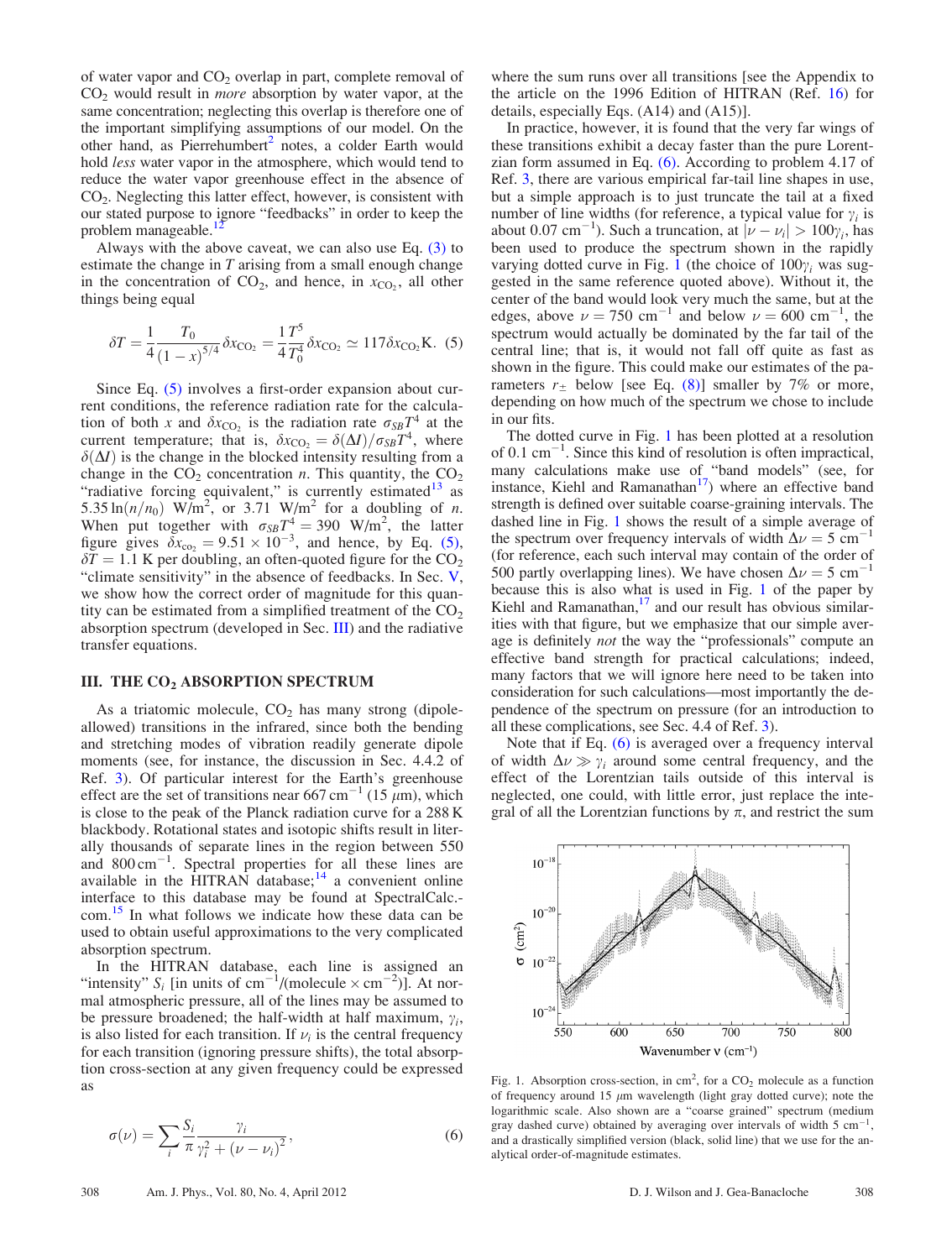<span id="page-3-0"></span>to only the lines centered within the interval; if these are more or less uniformly distributed, then only a small fraction (of the order of  $\gamma_i/\Delta \nu$ ) of them is close enough to the edges to introduce an appreciable error. Hence, a much simpler form for the "coarse-grained" spectrum shown in Fig. [1](#page-2-0) is just

$$
\sigma(\nu_k) = \frac{1}{\Delta \nu} \sum_{|\nu_i - \nu_k| \le \Delta \nu/2} S_i.
$$
\n(7)

That is to say, simply assign to each "coarse-grained interval" the average strength of all the lines that it contains. For our choice of  $\Delta \nu = 5 \text{ cm}^{-1}$ , the result of this prescription is virtually indistinguishable from the dashed line in Fig. [1](#page-2-0).

Since the main goal of this paper is to derive relatively simple analytical approximations that make it easy to grasp the basic physics, rather than strive for high numerical accuracy, we will, for all the calculations that follow, simplify the absorption spectrum even further, by replacing it with the triangular (in a logarithmic plot) function shown as a solid line in Fig. [1.](#page-2-0) This is the result of a least-squares fit to the coarse-grained data, in the interval  $550 \text{ cm}^{-1} < \nu$  $<$  790 cm<sup>-1</sup>, and is given by

$$
\sigma(\nu) = \sigma_0 \exp[-r_{\pm}|\nu - \nu_0|] \tag{8}
$$

with  $\nu_0 = 667.5 \text{ cm}^{-1}$ , and different slopes  $r_+$  and  $r_-$  depending on whether  $\nu > \nu_0$  or  $\nu < \nu_0$ , respectively. The parameters from the fit are  $\sigma_0 = 3.71 \times 10^{-23}$  m<sup>2</sup>,  $r_- = 0.092$  cm, and  $r_+ = 0.086$  cm. The importance of the slopes  $r_{\pm}$ , which characterize the approximately exponential decrease in the absorption power of the  $CO<sub>2</sub>$  molecules away from resonance, will become apparent in the next couple of sections. As for  $\sigma_0$ , we can take it as an estimate of the typical absorption cross-section seen by an infrared photon of frequency close to the center of the absorption band, say between 650 and  $690 \text{ cm}^{-1}$ , and start to explore its implications. Suppose this photon has been emitted upwards at the surface of the Earth. How high in the atmosphere will it travel before it is absorbed?

Consider a column of air of height  $l$  and cross-sectional area A. If  $n_0$  is the number density of  $CO_2$  molecules near the surface of the Earth, the number of molecules in the column is  $n_0$ Al. If each molecule appears to the photon as an absorbing disk of area  $\sigma_0$ , and they are randomly spread horizontally, then on average it takes  $A/\sigma_0$  molecules of CO<sub>2</sub> to block the photon's upward path completely (the other gases in the atmosphere are virtually transparent at these frequencies). Setting these two numbers equal, we get the photon's "mean free path"<sup>[18](#page-9-0)</sup>  $l = 1/n_0\sigma_0$ . At the current CO<sub>2</sub> concentration of about 390 ppm (parts per million), we have near the surface of the Earth ( $T \sim 288$  K, pressure  $\sim 1$  atm)  $n_0 \simeq 9.91 \times 10^{21}$  molecules/m<sup>3</sup>. Putting this together with  $\sigma_0 = 3.7 \times 10^{-23}$  m<sup>2</sup>, we get  $l = 2.7$  m. Hence, the photon does not get very far at all.  $CO<sub>2</sub>$  may be transparent to visible light, and its concentration measured in parts per million, but as far as a 15  $\mu$ m photon traveling upwards is concerned, the bottom of the atmosphere might as well be an impenetrable wall of  $CO<sub>2</sub>$ .

Clearly, the situation is different for radiation at frequencies towards the edges of the band (say, below 580 or above 760 cm<sup>-1</sup>), where  $\sigma$  has fallen off by several orders of magnitude; especially since, once the photon makes it to a substantial height, the density of  $CO<sub>2</sub>$  goes down as well. It is radiation at these frequencies that is most sensitive to changes in the atmospheric  $CO<sub>2</sub>$  concentration. We may get an idea of what happens from the following simplified model, which does *not* really describe the atmosphere of the Earth, but allows us to put an upper bound to the greenhouse potential of  $CO<sub>2</sub>$  alone.

# IV. FIRST MODEL: A STATIC ATMOSPHERE WITHOUT MOLECULAR COLLISIONS

Suppose that each photon emitted upwards by the Earth performs the following one-dimensional "random walk." After traveling a distance  $l = 1/\sigma n$  (where *n* is the local CO<sub>2</sub> density) it is absorbed, after which it is reemitted, with a 50–50 probability of being sent upwards in the atmosphere or downwards, back to the Earth. If it goes upwards, then we assume that after traveling another distance *l* it is absorbed again, and so on. The question is, what is the probability that it will eventually get back to the Earth, or, alternatively, eventually escape into space?

This is actually a well-known problem in probability theory, known as a "classical ruin problem."<sup>[19](#page-9-0)</sup> If we start keeping track of the photon after the first absorption event, when it is a distance  $l$  above the Earth, the ultimate "ruin probability," that is, the probability that it will ultimately return to the Earth rather than escape out to space is

$$
P_{\text{return}} = 1 - \frac{1}{N},\tag{9}
$$

where  $N$  is the total number of steps needed to escape to space. (The proof of this result is not difficult, but we skip it here for brevity; it can be found in Ref. [19](#page-9-0).)

Perhaps surprisingly, the number  $N$  turns out to be finite, if one assumes that the density of the atmosphere decreases exponentially<sup>[20](#page-9-0)</sup> with the height z, since in that case the attenuation length increases, also exponentially

$$
l(z) = \frac{1}{\sigma n(z)} \simeq \frac{1}{\sigma n_0} e^{z/L}.
$$
 (10)

A simple hydrostatic-equilibrium treatment of the "exponential atmosphere" (such as the one found in Ref. [20\)](#page-9-0) yields  $n(z) = n_0e^{-z/L}$ , with a "scale height"  $L = kT/mg$ , where *m* is the molecular mass. For air, with  $m \sim 29$  u, one gets, at a temperature of  $T = 273$  K, a value of L of the order of 8000 m. Although  $CO<sub>2</sub>$  is heavier than air, it turns out to be very well-mixed, by fluid motions, throughout the atmosphere, and hence, its density may be taken to decay with the same characteristic constant as air itself. In reality, of course, the exponential decay is only a first approximation, based on an isothermal atmosphere, but we shall adopt it, for simplicity, for the remainder of this paper. $^{21}$  $^{21}$  $^{21}$ 

Let  $z_i$  be the height of the *j*th "absorption layer" in our model. We have therefore

$$
z_{j+1} = z_j + l(z_j) = z_j + \frac{1}{\sigma n_0} e^{z_j/L}.
$$
 (11)

This can be approximated by the differential equation  $\sigma n_0 e^{-z/L} dz = dj$ , which is easily integrated to show that, as  $z \rightarrow \infty$ , *j* approaches the value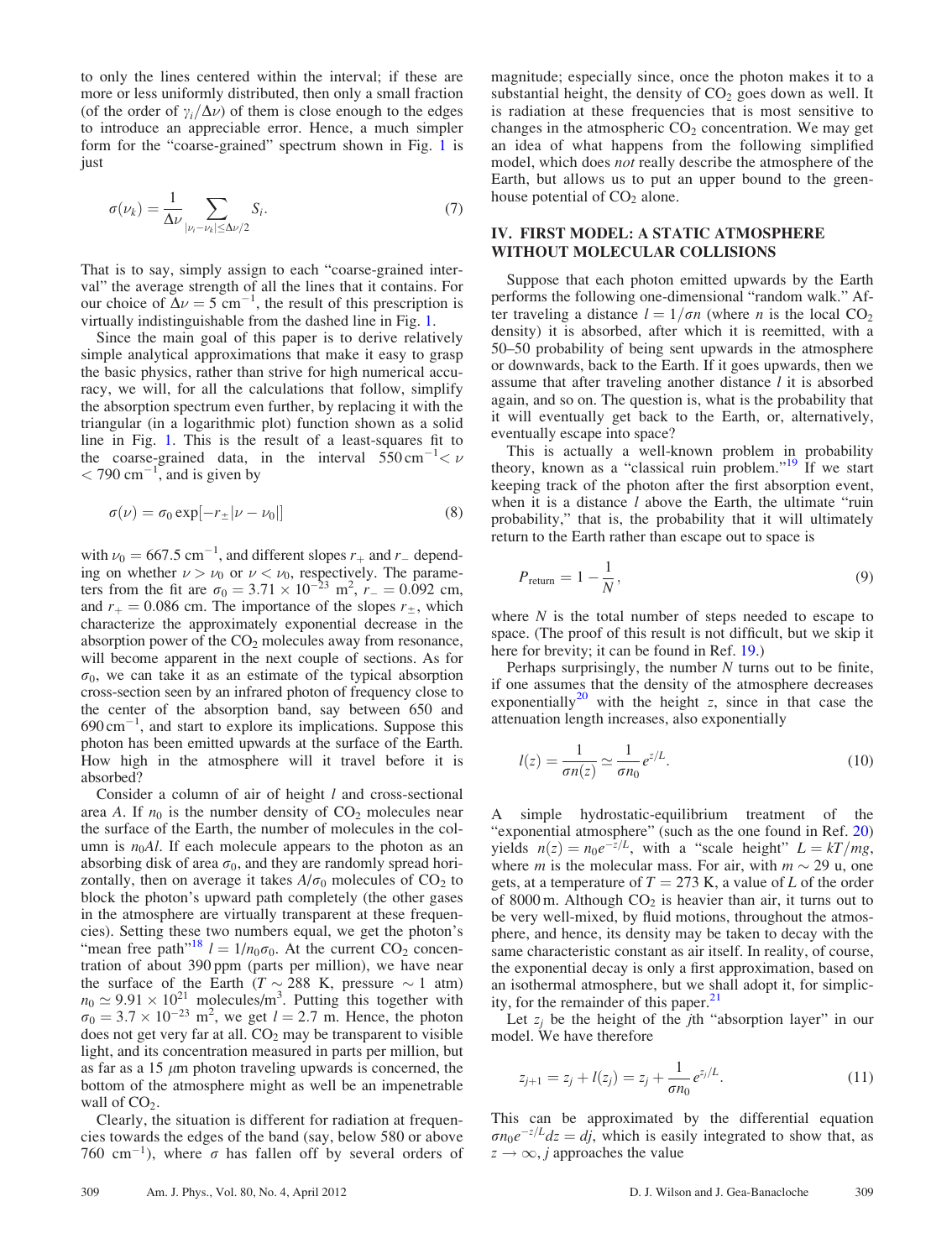<span id="page-4-0"></span>
$$
N = \sigma n_0 L. \tag{12}
$$

We can use this in Eq.  $(9)$  to conclude that

$$
P_{\text{return}} \simeq 1 - \frac{1}{\sigma(\nu)n_0L},\tag{13}
$$

where the dependence of  $\sigma$  on  $\nu$  has been explicitly indicated. With  $\sigma_0 = 3.7 \times 10^{-23}$  m<sup>2</sup>,  $n_0 = 9.91 \times 10^{21}$  molecules/m<sup>3</sup>, and  $L = 8000$  m, one gets  $P_{\text{return}} = 1 - 2.7/8000 = 0.9997$ , so a photon with frequency near the center of the band is virtually certain to return to Earth.

Note that under the blackbody radiation assumption, the rate of photon emission depends only on the Earth's surface temperature, not (directly) on whether the photon eventually returns or not; hence, once the photon returns, its story is effectively over. Put otherwise, one could directly multiply the Earth's emitted photon flux by  $1 - P_{return}$  to get the flux out to space in this model.

The power radiated per unit area and per unit frequency by the surface of a blackbody at temperature  $T$  is given by Planck's radiation formula

$$
B(\nu, T) = \frac{2\pi h\nu^3}{c^2} \frac{1}{e^{h\nu/kT} - 1},
$$
\n(14)

where a factor of  $\pi$  has been included to account for an integral over solid angle. When this is multiplied by  $1 - P_{return}$ (with the understanding that  $P_{return}$  is to be set to zero when the right-hand side of the expression  $(13)$  is negative), one obtains, for  $T = 288$  K, an outgoing radiation spectrum as illustrated in Fig. 2, using the "triangular" approximation [\(8\)](#page-3-0) for  $\sigma(\nu)$ .

Numerical integration of this spectrum gives the total radiation going out to space as approximately  $324 \text{ W/m}^2$ , which is 66 W/m<sup>2</sup>, or 17%, smaller than the total intensity emitted by a 288 K blackbody (390 W/m<sup>2</sup>). Using  $x_{CO_2} = 0.17$  in Eq. [\(4\)](#page-1-0) yields  $T' = 271$  K as the temperature of a hypothetical Earth without any  $CO<sub>2</sub>$ , under the present model, which would make  $CO<sub>2</sub>$  responsible for about 17 K of the total greenhouse effect. This is rather larger than the accepted values (see Sec. V for a discussion); more importantly, the actual measured spectrum of radiation coming out of the Earth differs from Fig. 2 in important ways, which indicate that the simple model we have been using so far is missing some crucial physics.

Nevertheless, this model has a number of attractive features. It provides a simple picture to illustrate how absorption, followed by reemission, does result in a net flux of photons back to Earth, at those frequencies where the atmosphere is optically thick, that is, where  $N(\nu)$  is large. (Perhaps surprisingly, the existence of this "downwelling radiation" has actually been questioned by some.) It also allows one to get a first glimpse of the effect of increasing the concentration of  $CO<sub>2</sub>$ .

Consider, for instance, a photon that, at the present  $CO<sub>2</sub>$ concentration, has  $P_{\text{return}} = 1/2$  in Eq. (13). (According to the simplified spectrum (8), this happens around  $\nu = 588$  and 752 cm<sup>-1</sup>.) If one doubles  $n_0$ ,  $P_{return}$  becomes 3/4, that is, the probability of the photon coming back to Earth increases by 50%, and the flux out to space at that frequency is cut in half. Clearly, this effect is important only around the wings of the  $CO<sub>2</sub>$  absorption spectrum: graphically, doubling the  $CO<sub>2</sub>$  concentration widens the range of frequencies blocked in Fig. 2 (the "hole" in the blackbody emission curve), as the inset shows (compare Fig. 4.12, top, of Ref. [3,](#page-8-0) and the description of the greenhouse gas "ditch" in Sec. 4.4.1 of the same text).

It is easy to see by direct numerical integration that the model in this section predicts a decrease in the total power radiated out to space (area under the curve in Fig. 2) of about 6.3 W/m<sup>2</sup> when  $n_0$  is doubled from 390 to 780 ppm. Again this is too high; in the notation of Sec.  $II$ , this gives  $\delta x_{\text{CO}_2} = 6.3/390 = 0.016$ , which when used in Eq. [\(5\)](#page-2-0) gives a climate sensitivity of about 1:9 K per doubling. The more sophisticated model in Sec. V will show how and why this estimate has to be revised downwards, but for now the present model shows that in the absence of processes other than the ones discussed so far, the absorptive strength of  $CO<sub>2</sub>$  would be sufficient to cause, by itself, an increase in temperature of the order of 2 K, if doubled from the present concentration.

# V. A MORE REALISTIC MODEL: TEMPERATURE-STRATIFIED ATMOSPHERE IN LOCAL THERMODYNAMIC EQUILIBRIUM

The model presented in the previous section basically neglected the possibility of any real exchange of energy between the Earth and the atmosphere. Although formally described as absorption, the imagined scenario for a photon traveling in the atmosphere was really only a succession of elastic scattering events. (In fact, the entire "atmosphere" in that model could equivalently be replaced by a nonabsorbing mirror with a frequency-dependent transmission coefficient.)

In the real atmosphere, on the other hand, the collision time for a  $CO<sub>2</sub>$  molecule with an air molecule is typically shorter than the radiative transition's lifetime, which means that most of the time the photon is not reemitted immediately after it is absorbed; rather, its energy is quickly spread out among the surrounding air molecules. Of course, at a finite temperature, the reverse process is also possible: collisions with air molecules may excite the  $CO<sub>2</sub>$  molecules and cause them to radiate. In fact, in steady state, under the assumption of local thermodynamic equilibrium, both processes must be going on all the time, at equal rates.

The above points are made, and elaborated at some length, in the recent article by Pierrehumbert, $<sup>2</sup>$  who discusses a model</sup> of layers for the atmosphere, in which each layer (at a given height and temperature) absorbs with a coefficient that depends



Fig. 2. The transmitted intensity through the atmosphere as a function of frequency, as given by  $(1 - P_{return})B(\nu, T)$ , for  $T = 288$  K, using the triangular approximation (8) to the  $CO<sub>2</sub>$  absorption spectrum in Eq. (13). Inset: detail of the region between 550 and 800  $cm^{-1}$  for the current  $CO<sub>2</sub>$  concentration of 390 ppm (black curve) and for double the concentration, or 780 ppm (gray curve).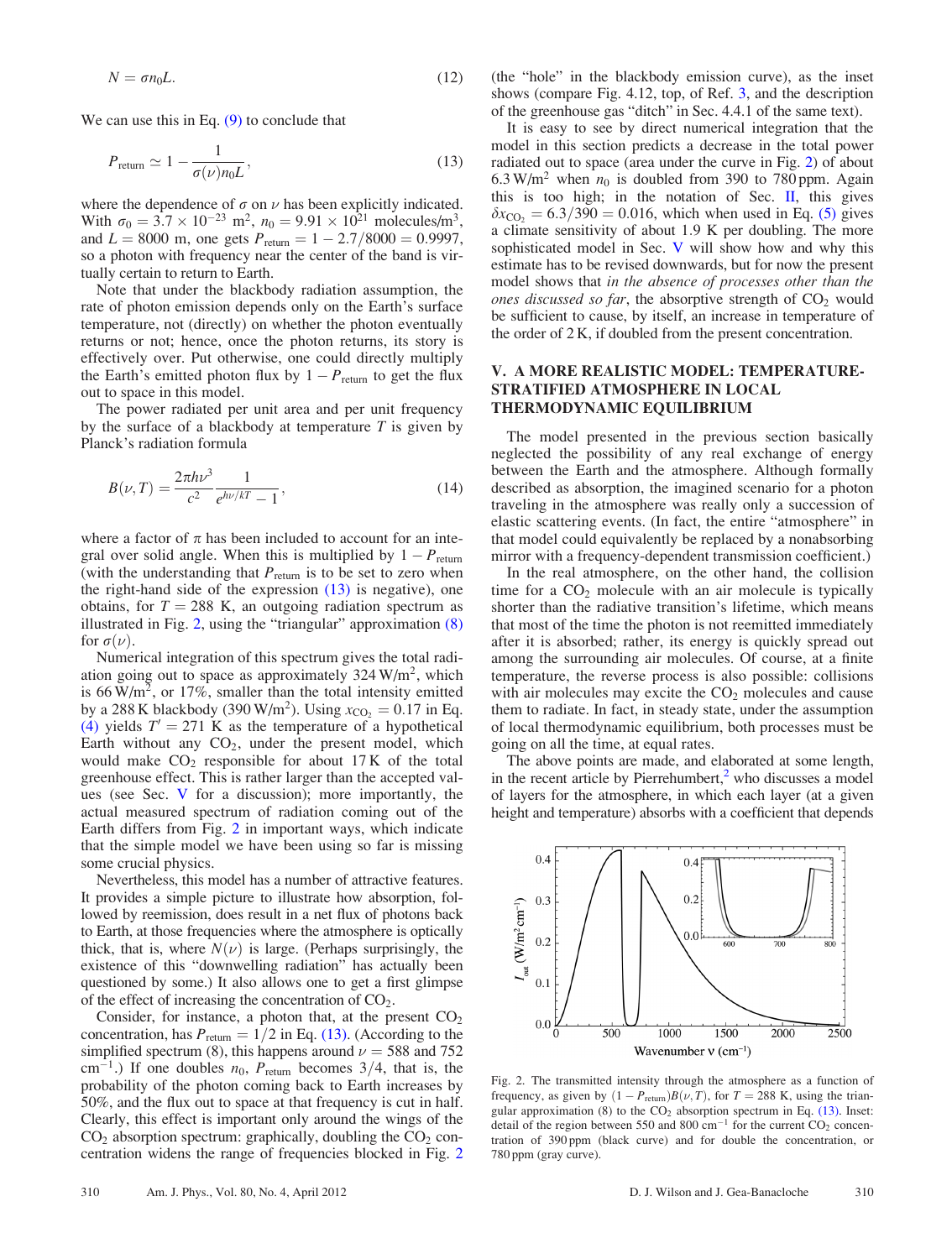<span id="page-5-0"></span>on the frequency, and radiates (both upwards and downwards) at a rate determined by its temperature and its absorptivity. For radiation of intensity  $I^{(+)}$  traveling upwards,<sup>[22](#page-9-0)</sup> this model leads to the following differential equation:

$$
\frac{dI_{\nu}^{(+)}}{dz} = -\alpha_{\nu} \Big( I_{\nu}^{(+)} - B(\nu, T(z)) \Big). \tag{15}
$$

Here,  $\alpha_{\nu}$  is the reciprocal of the absorption length *l* at this frequency, which, as in Sec. [IV](#page-3-0), can be written as  $\alpha_{\nu} = n(z)\sigma(\nu) = n_0e^{-z/L}\sigma(\nu)$ . The fact that the same coefficient  $\alpha_{\nu}$  appears in the emission and absorption terms is an expression of Kirchhoff's law, $^{23}$  $^{23}$  $^{23}$  as is the presence of the blackbody radiation function  $B(\nu, T)$ . Equation (15), in various forms, is often referred to as Schwarzschild's equation,<sup>8</sup> or as the radiative transfer equation.

An important conceptual difference between this model and the one in Sec. [IV](#page-3-0) is that now there is no direct connection between a photon absorbed and a photon radiated: a  $CO<sub>2</sub>$  molecule in the atmosphere radiates simply because it is warm, not necessarily because it has just absorbed a photon. Absorption of radiation does contribute to keep the atmosphere at a given height at a given temperature [in fact, it balances the radiative losses, as expressed in Eq. (15)], but by itself it is not enough to establish the actual temperature profile observed on Earth, as we will show later in this section. Nonetheless, many of the insights of Sec. [IV](#page-3-0) do carry over to this new situation: an upwards-traveling photon that encounters many absorption layers will be unlikely to ever escape out to space, whereas a downward-traveling photon, of the same frequency, but emitted from close to the bottom of the atmosphere, will have a good chance of reaching the Earth's surface. Kirchhoff's law establishes that an object in thermal equilibrium will radiate most strongly at those frequencies where it absorbs most strongly; in the range of frequencies where absorption is very strong, therefore, the bottom of the atmosphere is like a blackbody at close to the same temperature as the surface of the Earth, radiating down to it a spectrum that is virtually identical to the one it absorbs, and hence acting (at those frequencies) essentially like a mirror, just as in Sec. [IV.](#page-3-0)

To see what happens at other frequencies, and at other heights, we can formally integrate Eq.  $(15)$  as follows. As in Eq. [\(12\)](#page-4-0), let  $N(\nu) = n_0 \sigma(\nu) L$  (the number of "absorption" layers" we found in our earlier treatment; it may also be regarded as a sort of average "optical density of the atmosphere" at the frequency  $\nu$ ). Then, define the new independent variable  $\xi$  as<sup>[24](#page-9-0)</sup>

$$
\xi = \frac{1}{N(\nu)} \int_0^z \alpha_{\nu}(z') dz' = \left(1 - e^{-z/L}\right). \tag{16}
$$

We have  $\xi = 0$  at  $z = 0$ , and  $\xi = 1$  as  $z \to \infty$ .

Then,  $d/dz = (d\zeta/dz)d/d\zeta = (\alpha_{\nu}/N(\nu))d/d\zeta$ , so Eq. (15) becomes

$$
\frac{dI_{\nu}^{(+)}}{d\xi} = -N(\nu)I_{\nu}^{(+)} + N(\nu)B(\nu, T(\xi)).
$$
\n(17)

The formal solution of (17) is

$$
I_{\nu}^{(+)}(\xi) = I_{\nu}^{(+)}(0)e^{-N(\nu)\xi} + N(\nu)\int_{0}^{\xi}e^{-N(\nu)(\xi - \xi')}
$$

$$
\times B(\nu, T(\xi'))d\xi',
$$
(18)

where  $I_{\nu}^{(+)}(0)$  is the upwards radiation rate at the surface of the Earth, which, as before, we can take to be equal to  $B(\nu, T(0))$ with  $T(0) = 288$  K, the average surface temperature. An important approximation is that we have assumed the absorption spectrum, and hence  $N(\nu)$ , to be independent of height.<sup>[25](#page-9-0)</sup> This is not exactly correct, since the broadening and the strength of the spectral lines depends on both pressure and temperature.<sup>[16](#page-9-0)</sup> Still, for calculations based on the very rough approximation [\(8\)](#page-3-0), this is not a significant additional shortcoming.

We are interested in estimating how much of the power emitted by the Earth's surface,  $I_{\nu}^{(+)}(0)$ , makes it out to space. The first term in Eq.  $(18)$  tells us that at the frequencies where  $N(\nu)$  is large, this flux is quickly absorbed as  $\xi$ increases. As this happens, it is replaced by radiation from other atmospheric layers, at other temperatures: this is given by the second term in Eq. (18).

In order to proceed, we need to specify how the average equilibrium temperature changes with height. We shall take as guide the International Civil Aviation Organization  $(ICAO)$  "international standard atmosphere"  $(ISA)$ ,  $26$  which has a temperature lapse rate of 6:49 K/km from sea level to 11 km (the tropopause), and a constant temperature of  $-56.5$  °C, or about 217 K, from 11 km up to 20 km. We can then break up the integral in  $(18)$  into three parts, one going up to 11 km, one from 11 to 20 km, where the temperature remains (approximately) constant, and one from 20 km to infinity ( $\xi = 1$ ). The break points are at  $\xi_1$  and  $\xi_2$ , given by

$$
\xi_1 = \left(1 - e^{-z/L}\right)\Big|_{z=11000\text{m}} \simeq 0.75,
$$
\n
$$
\xi_2 = \left(1 - e^{-z/L}\right)\Big|_{z=20000\text{m}} \simeq 0.92,\tag{19}
$$

where the approximate values assume  $L = 8000$  m. Equation (18) then becomes, at  $\xi = 1$ ,

$$
I_{\nu}^{(+)}|_{\xi=1} = B(\nu, T(0))e^{-N(\nu)} + N(\nu)\int_{0}^{\xi_{1}} e^{-N(\nu)(1-\xi')}B(\nu, T(\xi'))d\xi'
$$
  
+ 
$$
\left(e^{-N(\nu)(1-\xi_{2})} - e^{-N(\nu)(1-\xi_{1})}\right)B(\nu, T(\xi_{1})) + N(\nu)\int_{\xi_{2}}^{1} e^{-N(\nu)(1-\xi')}B(\nu, T(\xi'))d\xi'
$$
  

$$
\simeq B(\nu, T(0))e^{-N(\nu)} + N(\nu)\int_{0}^{\xi_{1}} e^{-N(\nu)(1-\xi')}B(\nu, T(\xi'))d\xi'
$$
  
+ 
$$
\left(1 - e^{-N(\nu)(1-\xi_{1})}\right)B(\nu, T(\xi_{1})).
$$
 (20)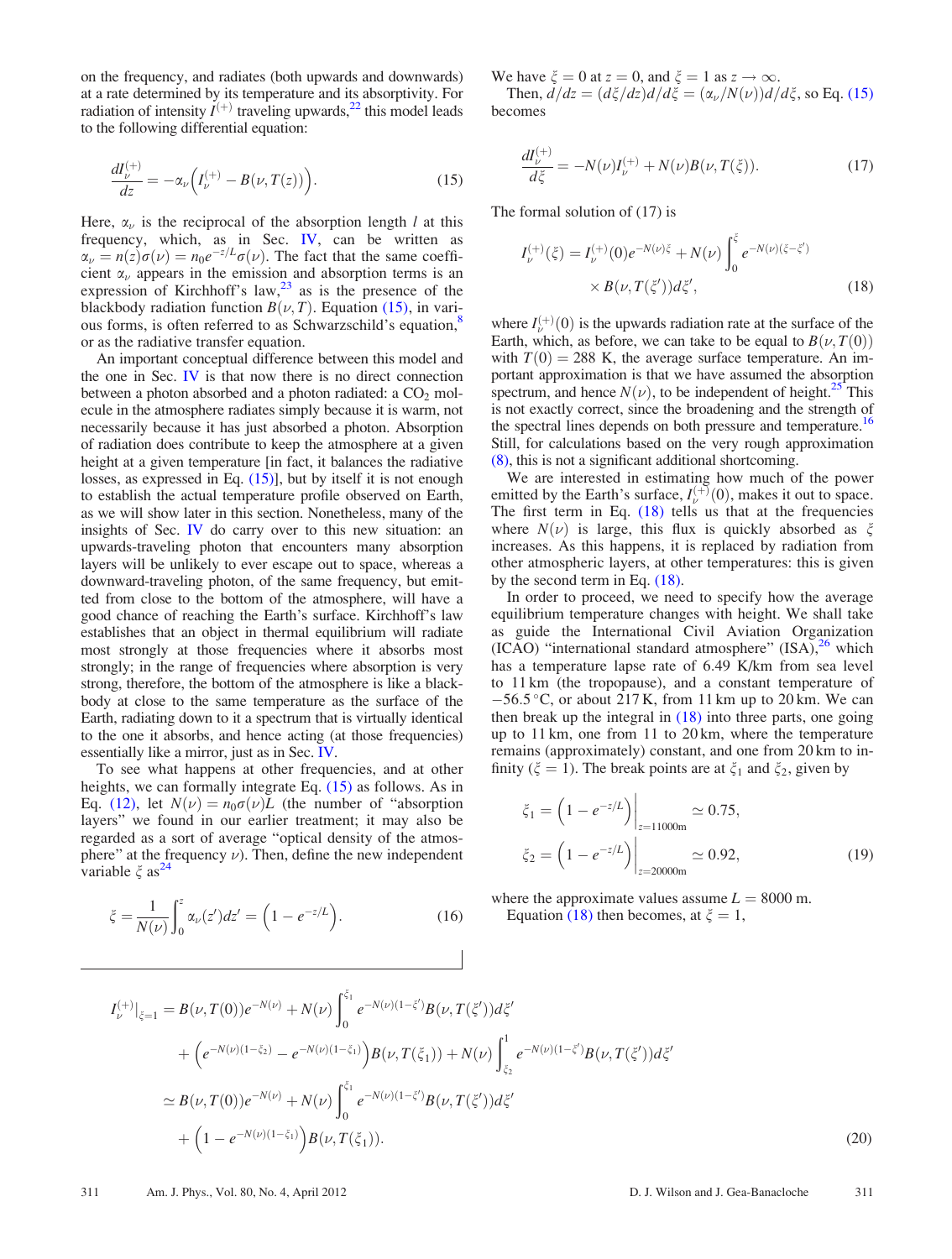<span id="page-6-0"></span>In these equations, we have simplified the initial result by neglecting the last integral, since  $\xi_2$  is so close to 1 that one does not expect this term to be very important except for the very largest values of  $N(\nu)$ . Physically, this amounts to neglecting all the contributions of the atmosphere above 20 km, on the grounds that the molecular density at those heights is very low. The main thing we lose from this approximation is a spike, at the very center of the band, due to emission by  $CO<sub>2</sub>$  high in the stratosphere (discussed in Pierrehumbert's article; see also Sec. [VI\)](#page-7-0). In keeping with this approximation, we have also set  $\xi_2 = 1$  in the third term of Eq. [\(20\),](#page-5-0) so the first exponential becomes just 1 as well; again this works except at the very center of the band.<sup>2</sup>

In Eq. [\(20\)](#page-5-0),  $T(\xi_1)$  is the temperature at the tropopause, that is, approximately 217 K, as stated earlier. The second integral can be numerically evaluated using the lapse rate quoted above (6:49 K/km), and the inverse relation between z and  $\xi$ :  $z = -L \ln(1 - \xi)$ , so that

$$
B(\nu, T(\xi')) = B(\nu, T(0) + 6.49 \times 10^{-3} L \ln(1 - \xi')), \tag{21}
$$

with  $L$  in meters.

Consider now how Eq.  $(20)$  depends on the frequency  $\nu$ . The crucial parameter is the optical density  $N(\nu)$ . For small N, the first term dominates: the atmosphere is mostly transparent at those wavelengths, and the radiation from the Earth escapes almost unattenuated to space. For large N, on the other hand, the third term dominates, and is approximately equal to  $B(\nu, T(\xi_1))$ : the radiation going out to space is mostly blackbody radiation corresponding to the temperature at the tropopause.

The second term in Eq. [\(20\)](#page-5-0) is almost never very large. When  $N$  is small, it is small because it is multiplied by  $N$ ; whereas when  $N$  is large, it goes to zero because the exponential goes as  $\exp[-N(v)(1-\xi')] \leq \exp[-N(v)(1-\xi_1)],$ which goes to zero as N increases (since  $\xi_1 < 1$ ). So, what the second term does is basically to interpolate between  $B(\nu, T(0))$  (small N) and  $B(\nu, T(\xi_1))$  (large N).

A natural interpolation scheme is

$$
I_{\nu}^{(+)}|_{\xi=1} \simeq B(\nu, T(0))e^{-N(\nu)\bar{\xi}} + \left(1 - e^{-N(\nu)\bar{\xi}}\right) \times B(\nu, T(\xi_1)),
$$
\n(22)

where  $\bar{\xi}$  is some sort of "average  $\xi$ ." Two possibilities that suggest themselves are:  $(A)$   $\overline{\xi} = (1 + (1 - \xi_1))/2$  $= 1 - \xi_1/2$ , and (B)  $\bar{\xi} = 1/[(1 + 1/(1 - \xi_1))/2]$  (i.e., average the two exponentials' "decay rates," or average their reciprocals). Figure 3 shows the result of the first choice, which is extremely close to the exact result. Interestingly, Eq. (22) is essentially equivalent to Eq.  $(8.25)$  of Andrews,<sup>5</sup> who considers a model of a hot black surface below a "single-slab" isothermal troposphere, with a transmittance which, in our notation, would be given by  $e^{-N(\nu)\bar{\xi}}$ .

Numerical integration of the interpolation (22), for the parameters indicated above and the present concentration of  $CO<sub>2</sub>$ , yields a total flux out to space of about 339 W/m<sup>2</sup>, which is 51 W/m<sup>2</sup>, or about 13%, smaller than the total intensity emitted by a 288 K blackbody. Using  $x_{CO_2} = 0.13$  in Eq. [\(4\)](#page-1-0) yields  $T' = 274.5$  K as the temperature of a hypothetical Earth without any  $CO<sub>2</sub>$ , under the present model, which

would make  $CO<sub>2</sub>$  responsible for about 13.5 K of the total (33 K) greenhouse effect. This seems still a bit on the high side, but it is closer to the right ballpark than the model in Sec. [IV.](#page-3-0) For instance, Pierrehumbert's article<sup>[2](#page-8-0)</sup> states that "for present Earth conditions,  $CO<sub>2</sub>$  accounts for about a third of the clear-sky greenhouse effect in the tropics and for a somewhat greater portion in the drier, colder extratropics." We note, however, that this is higher than the result recently obtained by Schmidt and co-workers<sup>[28](#page-9-0)</sup> using a general circulation computer model, which puts the  $CO<sub>2</sub>$  contribution to the greenhouse effect at 24% (or about 8 K) at most.

The inset in Fig. 3 shows the effect of doubling the  $CO<sub>2</sub>$ concentration from present values, assuming, to lowest order, that the temperature profile of the atmosphere does not change (compare to Fig. 8.7 of Ref. [5](#page-8-0)). Clearly, as in the model in Sec. [IV](#page-3-0), and for the same reason, the range of "blocked" frequencies for radiation emitted by the surface increases, only now there is, in fact, some radiation going out to space at these frequencies. This radiation comes from the top layer of our model's atmosphere [the last term in Eq.  $(20)$ ], i.e., the region between 11 and 20 km, which we have assumed to be at the same temperature as the tropopause; since this is much colder than the surface, it emits at a weaker rate. Again, numerical integration gives an area under the curve of  $334 \text{ W/m}^2$  for the doubled  $CO_2$  concentration, or a net decrease (keeping one more significant figure in the calculations) of about  $4.2 \text{ W/m}^2$ . This is within 15% of the current best estimate<sup>[13](#page-9-0)</sup> of the  $CO<sub>2</sub>$  "radiative" forcing equivalent," which, as mentioned in Sec. [II,](#page-1-0) is about 3.71 W/m<sup>2</sup>. Using  $\delta x_{\text{CO}_2} = 4.2/390 = 0.011$  in Eq. [\(5\),](#page-2-0) one gets a climate sensitivity of about 1:3 K, still a bit high, but, again, in the right ballpark.

Based on the interpolation (22) an analytical expression for the intensity "removed" from the radiation spectrum can be obtained by using a trapezoidal approximation to the area of the "hole" exhibited by the function  $(22)$ . We start by identifying frequencies  $\nu_{\pm}$  where the radiated intensity is halfway between the surface rate  $B(\nu, T(0))$  and the tropopause rate  $B(\nu, T(\xi_1))$ , which, according to Eq. (22), happens for  $e^{-N(\nu_{\pm})\bar{\xi}} = 1/2$ . Using Eq. [\(8\)](#page-3-0), we then get



Fig. 3. The transmitted intensity through the atmosphere as a function of frequency for the model in this section, with  $L = 8000$  m. Gray, thinner curve: numerical evaluation of Eq. [\(20\)](#page-5-0). Black, thicker curve: interpolation (22), with  $\bar{\xi} = 1 + \xi_1/2$  (the two curves are virtually identical at this scale; the interpolation is very slightly wider around the bottom of the "absorption gap"). In all cases, the approximate absorption spectrum (8) has been used. Inset: detail of the gap, for the current  $CO<sub>2</sub>$  concentration (black curve) and for double the concentration (gray curve); the trapezoidal approximation (24) to calculate the gap area in both cases is also shown with dashed lines (black trapezoid: current concentration; gray: double the concentration).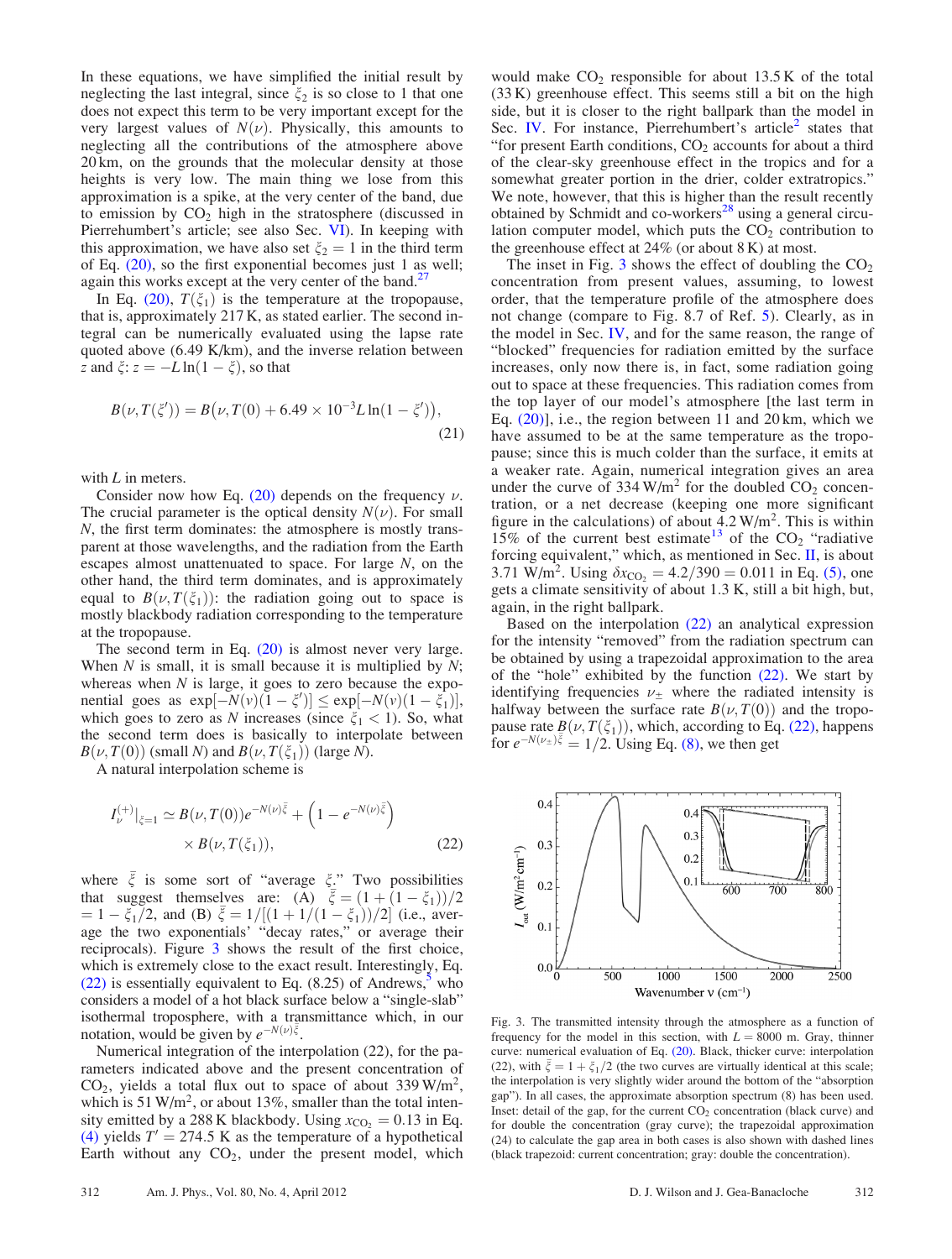<span id="page-7-0"></span>
$$
\nu_{\pm} = \nu_0 \pm \frac{1}{r_{\pm}} \ln \left( \frac{n_0 \sigma_0 L}{\ln(2) / \bar{\xi}} \right). \tag{23}
$$

With the parameters we have been using above, one finds  $\nu_-$  = 582 cm<sup>-1</sup>, and  $\nu_+$  = 759 cm<sup>-1</sup>.

The area of the trapezoid in Fig. 4 is then

$$
\Delta I \simeq \frac{\nu_+ - \nu_-}{2} [B(\nu_+, T(0)) - B(\nu_+, T(\xi_1))+ B(\nu_-, T(0)) - B(\nu_-, T(\xi_1))]\simeq \frac{2}{r} \ln \left( \frac{n_0 \sigma_0 L}{\ln(2) / \bar{\xi}} \right) [B(\nu_0, T(0)) - B(\nu_0, T(\xi_1))], \quad (24)
$$

where the small difference between  $r_+$  and  $r_-$  has been neglected, so both are replaced by their average, r, and also the average of  $B(\nu_+)$  and  $B(\nu_-)$  has been replaced by the value of B at the center of the band,  $\nu_0$ . This very simple expression shows that the "warming power" of  $CO<sub>2</sub>$ increases approximately logarithmically with the concentration  $n_0$ , a well-known result that here can be seen to follow directly from the approximately exponential decay of the absorption cross section  $\sigma(\nu)$  illustrated and discussed in Sec. [II.](#page-1-0) Note that the result (24) is especially sensitive to the value of  $r$ , and that Fig. [1](#page-2-0) suggests that, in the critical region of interest (around 580 and 760 cm<sup>-1</sup>), the relevant slope may be steeper than the one used for the overall fit; using a larger r would reduce our estimates somewhat.

As regards the climate sensitivity, doubling the concentration  $n_0$  in Eq. (24) yields a result that is independent of most of the model's parameters, namely

$$
\delta(\Delta I) \simeq \frac{2 \ln 2}{r} [B(\nu_0, T(0)) - B(\nu_0, T(\xi_1))], \tag{25}
$$

or about 4.3  $W/m<sup>2</sup>$ , which is consistent with the result of the numerical integration described above.

An important feature of the model considered in this section is that, in steady state, the atmosphere ends up radiating more energy (altogether, that is, adding the upwards and downwards fluxes) than it actually receives through radiation alone from the surface of the Earth. This is clearest in the "trapezoidal approximation," where the atmosphere is taken to be transparent for  $\nu < \nu_-$  and  $\nu > \nu_+$ , and essentially opaque (a blackbody) for  $\nu_- < \nu < \nu_+$ . In this range of



Fig. 4. MODTRAN calculation (black, solid curve), and our approximation (dashed, gray curve); see text for details.

frequencies, therefore, the bottom of the atmosphere absorbs all the power emitted by the surface of the Earth and (since it is a blackbody at the same temperature) radiates it all back to the Earth. Power radiated at other frequencies passes through undisturbed, so it does not count. However, in the same range of frequencies,  $\nu_{-} < \nu < \nu_{+}$ , the top of the atmosphere clearly radiates a non-negligible additional amount of energy out to space, as a blackbody at the temperature  $T(\xi_1) \simeq 217$  K (see Fig. 4); it is this radiation that is responsible for the "cooling" term in Eq.  $(24)$ . The question is, Where does that extra energy come from?

The answer is that the atmospheric temperature profile that we have used in this section implicitly assumes a convective-radiative equilibrium, which includes two im-portant warming mechanisms for the troposphere:<sup>[29](#page-9-0)</sup> upwards convection of the air that is warmed by contact with the surface of the Earth, and condensation (which releases latent heat) of water vapor that evaporates from the surface. Both of these processes contribute to cool the Earth's surface, beyond the cooling provided by radiation alone, and hence they may be taken to be ultimately responsible for the largest part of the negative term  $B(\nu_0, T(\xi_1))$  in Eqs. (24) and (25). This term, corresponding to radiation out to space from the "top of the atmosphere," is the main qualitative difference between the results in this section and the model in Sec. [IV](#page-3-0) (graphically, it is the reason why the "ditch" in Fig. [3](#page-6-0) is not nearly as deep as the one in Fig. [2](#page-4-0)). We can therefore say that the smaller climate sensitivity found in this section is due to the implicit assumption of additional, non-radiative cooling mechanisms (convection and evaporation) for the Earth's surface, not considered in Sec. [IV.](#page-3-0)

# VI. COMPARISON WITH MORE ACCURATE CALCULATIONS

All our results are based on a very simplified treatment of a particular spectral region of the  $CO<sub>2</sub>$  absorption spectrum. Naturally, the real world is more complicated in many ways. Not only is the  $CO<sub>2</sub>$  spectrum, as already shown in Sec. [II,](#page-1-0) much more complex than the simple approximation (8), but it also changes somewhat with atmospheric pressure and contains additional absorption lines in other spectral regions. There are also other greenhouse gases in the atmosphere that contribute absorption bands of their own, and at least in one important case (water vapor below  $600 \text{ cm}^{-1}$ ) overlap with the  $CO<sub>2</sub>$  lines to a non-negligible extent. Finally, the spatial non-uniformity of the temperature profile of the Earth's atmosphere cannot be neglected in any serious model: important properties such as the Earth's surface temperature and the height of the tropopause vary considerably around the world at any given time.

Given all this, the relatively good agreement between the results of our model and more sophisticated ones has to be regarded, at least in part, as fortuitous. To some extent, however, we may expect the errors introduced by some of our approximations to cancel each other. For instance, we have used a purely one-dimensional model, whereas in real life radiation may travel through the atmosphere in all directions. Generally speaking, this tends to increase the effective optical density of the atmosphere (since an oblique ray travels through a greater thickness of air before leaving the atmosphere). On the other hand, we have also neglected the temperature and pressure dependence of the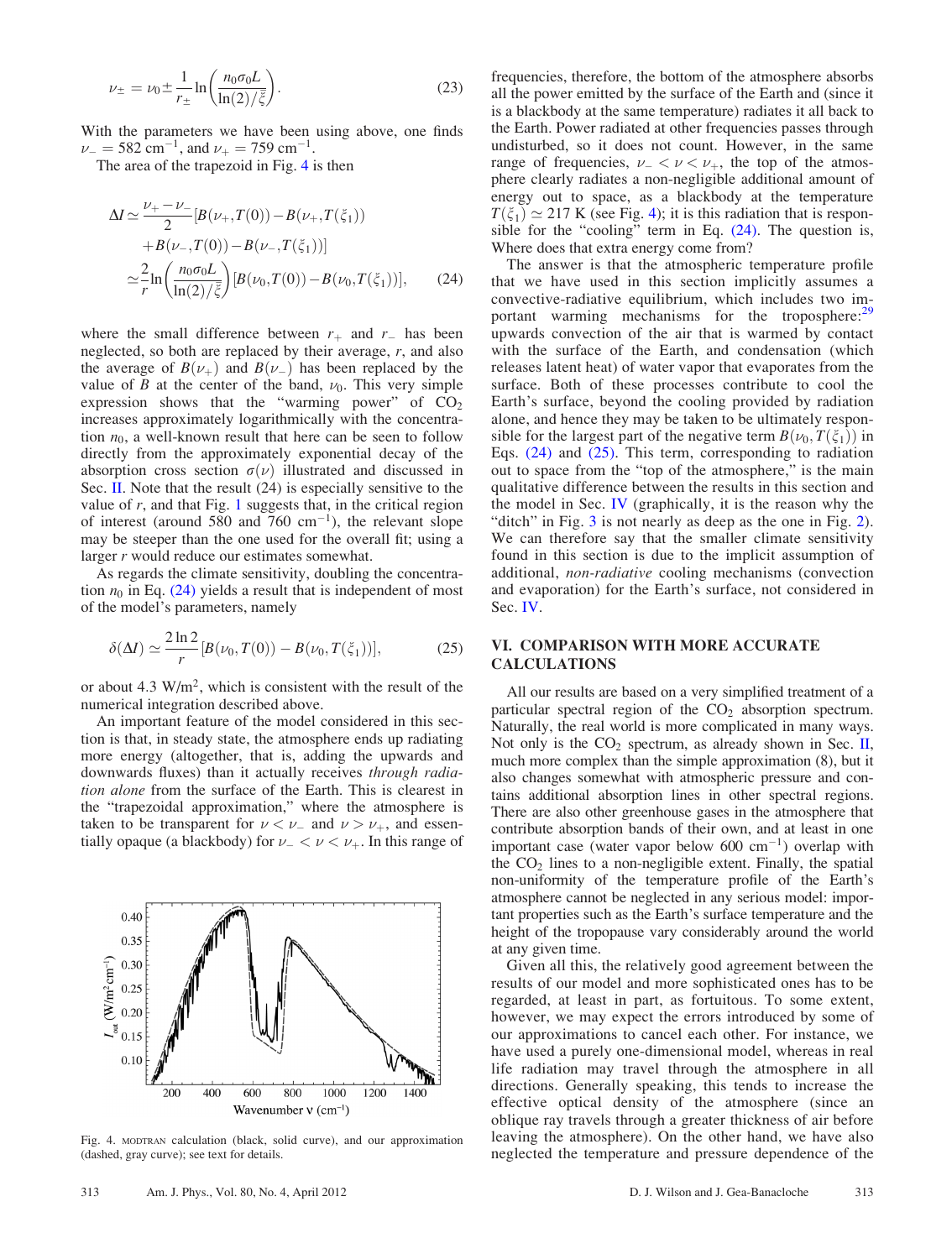<span id="page-8-0"></span>molecular  $CO<sub>2</sub>$  absorption spectrum, using only a result valid at standard pressure and temperature; higher in the atmosphere, at lower pressures and temperatures, the lines tend to narrow and their absorbing strength decreases. This error, therefore, would at least in part tend to cancel out the previous one.

Since it is not our intention to turn this into a research paper, we have deliberately avoided all these complications, but it would be natural for the reader to wonder how our approximations actually compare to the results of more sophisticated calculations. David Archer, of the University of Chicago, has set up a Web interface<sup>9</sup> to a "narrow band model" atmospheric radiative transfer code called MODTRAN (developed by Spectral Sciences and the U.S. Air Force), which solves the radiative transfer equations for a variety of possible scenarios. We have found it instructive to "play" with this simulator and compare its results to ours. In this section, we present some of the highlights of such comparisons; the reader is encouraged to experiment further on his or her own.

The simulator has a few preset scenarios. The closest to ours is the one labeled "1976 US Standard Atmosphere," and for the best agreement with our calculations, one should set the concentrations of all the other greenhouse gases, such as CH4 and ozone, equal to zero. To completely remove water vapor, set "Water Vapor Scale" to zero as well. Also set the  $CO<sub>2</sub>$  concentration to 390 ppm. The result of the MODTRAN calculation is then shown in Fig. [4,](#page-7-0) along with our approximation (22) (dashed line).

Clearly, the qualitative agreement is quite good, although there are important discrepancies as well. The bottom of the absorption gap, as calculated by MODTRAN, seems to correspond to emission at a higher temperature (about 220 K) than the 217 K we have used for our approximations. The sharp spike in the middle of the absorption band, mentioned earlier, and discussed in Pierrehumbert's article, is due to emission by  $CO<sub>2</sub>$  in the (much warmer) upper stratosphere; interestingly, it can be made to vanish from the MODTRAN calculation by setting the "sensor altitude" low enough, for instance, at 20 km; this also seems to bring the bottom of the gap generally a little lower down. The "real" gap also appears to be somewhat narrower than in our calculations, and with rougher sides. There is also a secondary  $CO<sub>2</sub>$ absorption feature around 1284 cm<sup>-1</sup> (7.79 $\mu$ m).

The MODTRAN calculator also produces a result for  $I_{\text{out}}$ , the total flux out to space, for the spectral interval shown (100 to  $1500 \text{ cm}^{-1}$ ), which in this case is about 312.9 W/m<sup>2</sup>. Doubling the  $CO_2$  concentration reduces  $I_{\text{out}}$  to 309.4 W/m<sup>2</sup>, so according to this calculation  $\delta(\Delta I) = 3.5$  W/m<sup>2</sup>, somewhat lower than the "canonical"  $CO<sub>2</sub>$  radiative forcing equivalent of  $3.71 \text{ W/m}^2$ . The discrepancy is even more noticeable when MODTRAN is run with other greenhouse gases reset to their default values: 1:7 ppm of CH4, 28 ppb of tropospheric ozone, stratospheric ozone scale  $= 1$  and water vapor scale  $= 1$ . With these settings, and 390 ppm of  $CO<sub>2</sub>$ , one gets for the "1976 US Standard Atmosphere" scenario  $I_{\text{out}} = 258.7 \text{ W}/$  $m<sup>2</sup>$ , which goes down to 255.8 W/m<sup>2</sup> for 780 ppm of CO<sub>2</sub>, for a change of less than  $3 W/m<sup>2</sup>$ . This would suggest a  $\delta x_{\text{CO}_2} \simeq 3/390 \simeq 0.008$ , which substituted in Eq. [\(5\)](#page-2-0) gives a no-feedback climate sensitivity of about 0:9 K. Note, however, that other scenarios (such as "tropical atmosphere") yield still different results, showing that disentangling the effect of  $CO<sub>2</sub>$  alone from all the other "real world" forcings is not a trivial task.

#### VII. CONCLUSIONS

We have shown here how a couple of simple physical models, together with basic observational data, can be used to establish the importance of  $CO<sub>2</sub>$  as a greenhouse gas in the Earth's present-day atmosphere. The input data that we have used are the absorption spectrum of molecular  $CO<sub>2</sub>$ , and, in Sec. [V,](#page-4-0) the temperature profile of the "standard atmosphere." We have pointed out that the latter cannot be explained, as far as energy conservation is concerned, by radiative physics alone, and therefore would require, if one tried to derive it from first principles, a consideration of other heat transfer mechanisms, such as convection and evaporation; nonetheless, taking this "lapse rate" as a given, we have shown how radiative physics then leads in a fairly straightforward manner to an estimate for the  $CO<sub>2</sub>$  radiative forcing that is not very different from the currently accepted best value. We have also, in Sec. [IV](#page-3-0), considered a model without any convective cooling, whose results may be regarded as providing an upper bound to the true "nofeedback" climate sensitivity.

The question of feedbacks, in its broadest sense, is the whole question of climate change: namely, how much and in which way can we expect the Earth to respond to an increase of the average surface temperature of the order of 1 degree, arising from an eventual doubling of the concentration of  $CO<sub>2</sub>$ in the atmosphere? And what further changes in temperature may result from this response? These are, of course, questions for climate scientists to resolve. We can only say, from the results presented here, that such a doubling would be initially (that is, before any feedbacks "kick in") equivalent to an increase of about  $4 W/m^2$  in the average solar irradiance at the Earth's surface. This is like increasing the quantity  $I_0$  on the right-hand-side of Eq.  $(2)$  by about 22 W/m<sup>2</sup>; or, equivalently, increasing the sun's brightness by about 1:6%.

#### ACKNOWLEDGMENTS

The authors are grateful to several anonymous referees, and to David G. Andrews, for many useful suggestions and comments. J.G.-B. has also benefited from useful discussions with Arthur P. Smith, Steve Fitzpatrick, and other participants in Lucia Liljegren's blog "The Blackboard."

<sup>1</sup>S. Weart, The Discovery of Global Warming, Revised and Expanded Edition (Harvard University, Cambridge, MA, 2008). See also <[http://](http://www.aip.org/history/climate/index.htm) [www.aip.org/history/climate/index.htm](http://www.aip.org/history/climate/index.htm)>. <sup>2</sup>

 ${}^{2}R$ . T. Pierrehumbert, "Infrared radiation and planetary temperature," [Phys.](http://dx.doi.org/10.1063/1.3541943) [Today](http://dx.doi.org/10.1063/1.3541943) 64, 33-38 (2011).

 ${}^{3}R$ . T. Pierrehumbert, *Principles of Planetary Climate* (Cambridge University, Cambridge, England, 2010).

<sup>4</sup>We note that there are also a number of technical discussions available in online forums, at varying levels of rigor and complexity. We have found the "Science of doom" blog (<<http://scienceofdoom.com/>>) especially useful for its thoroughness and pedagogic bent.

5 D. G. Andrews, An Introduction to Atmospheric Physics, 2nd ed. (Cambridge University, Cambridge, England, 2010).

<sup>6</sup>A. Tomizuka, "Estimation of the power of greenhouse gases on the basis of absorption spectra," [Am. J. Phys.](http://dx.doi.org/10.1119/1.3280233) 78, 359-366 (2010).

Relegating most of them to footnotes, like this one.

<sup>8</sup>K. Schwarzschild, "On the equilibrium of the sun's atmosphere," Nachrichten von der Koniglichen Gesellschaft der Wissenschaften zu Gottingen, Mathematisch-Physikalische Klasse, 1, 41–53 (1906), reprinted in Selected Papers on the Transfer of Radiation, edited by D. H. Menzel, pp. 25–34 (Dover, Mineoll, N.Y., 1966).

<sup>9</sup>D. Archer, <<http://geoflop.uchicago.edu/forecast/docs/Projects/modtran.html>>.